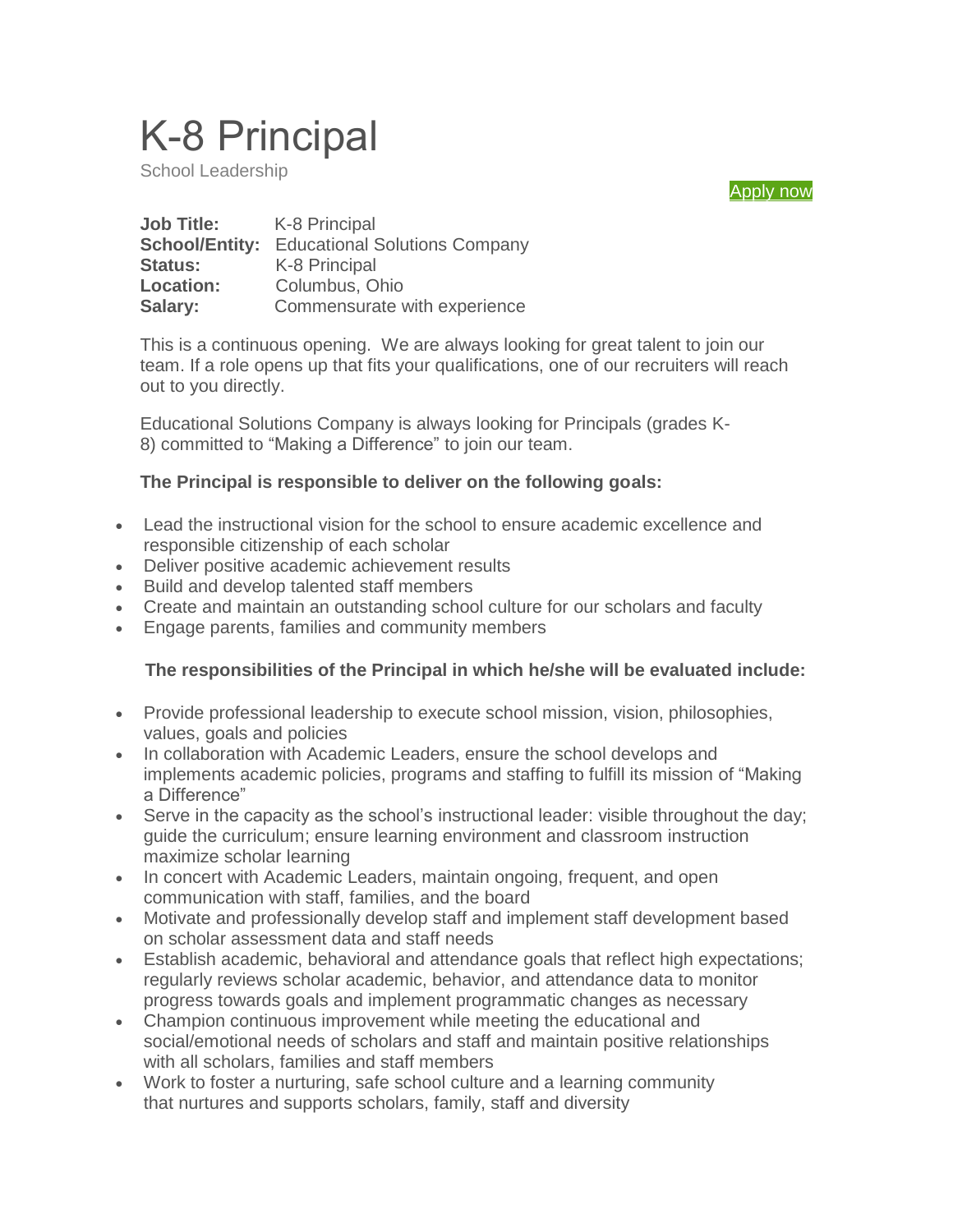- Work with the Assistant Principal collaboratively to ensure PBIS is being used throughout the school environment
- Work with the Assistant Principal and other Academic Leaders collaboratively on behavior plans, interventions and consequences, that support PBIS
- Work with Administrative Leaders on the implementation of, and adherence to Policies and procedures that guide, track and/or document the activities of the school: this includes, but is not limited to, management of school records and resources as necessary and school compliance with ODE and other applicable laws and regulations
- Oversee the development and implementation for new Board approved programs.
- Supervise, evaluate, hire and terminate instructional staff with the academic leadership team and HR Director
- Oversee the successful execution of all school programming
- Follow established curriculum which reflects the mission, values and culture of the school and is aligned with the State Common Core
- Work with Enrollment Coordinator to ensure school meets enrollment targets
- Oversee external relations, including facilitating partnerships with the community, the Ohio Department of Education, and other key entities involved with the school with support from the Management Company
- Attend all grade level team meetings on a regular basis
- Supervise academic leadership team members
- Keep abreast of successful instructional methodologies and practices and share with staff
- Provide staff with multiple open channels for both giving and receiving feedback

### **Skills & Qualifications:**

- Bachelor's degree required. Master's degree in administration preferred.
- Valid Ohio Principals license required
- Minimum of four vears teaching experience in education required
- Passion for vision and mission of Educational Solutions Company
- Personal commitment to high expectations with an ability to inspire others to pursue the same
- Proficient in Microsoft applications products
- Excellent oral, written and verbal communication skills for intended audiences
- Strong communication, organizational, public relations and interpersonal skills
- Self-motivated with the ability to meet deadlines, problem solve and work independently
- Respected presence with the ability to maintain a professional demeanor ad appearance
- Demonstrate ability to work as a team member and foster collaboration
- Relentlessness in ensuring the academic success of each scholar
- Understanding of best practices in core content areas for all grade levels
- Experience coaching instructional staff through modeling and support
- Expectation of long and unusual hours

### **Compensation & Benefits:**

Compensation packages are competitive and commensurate with experience.